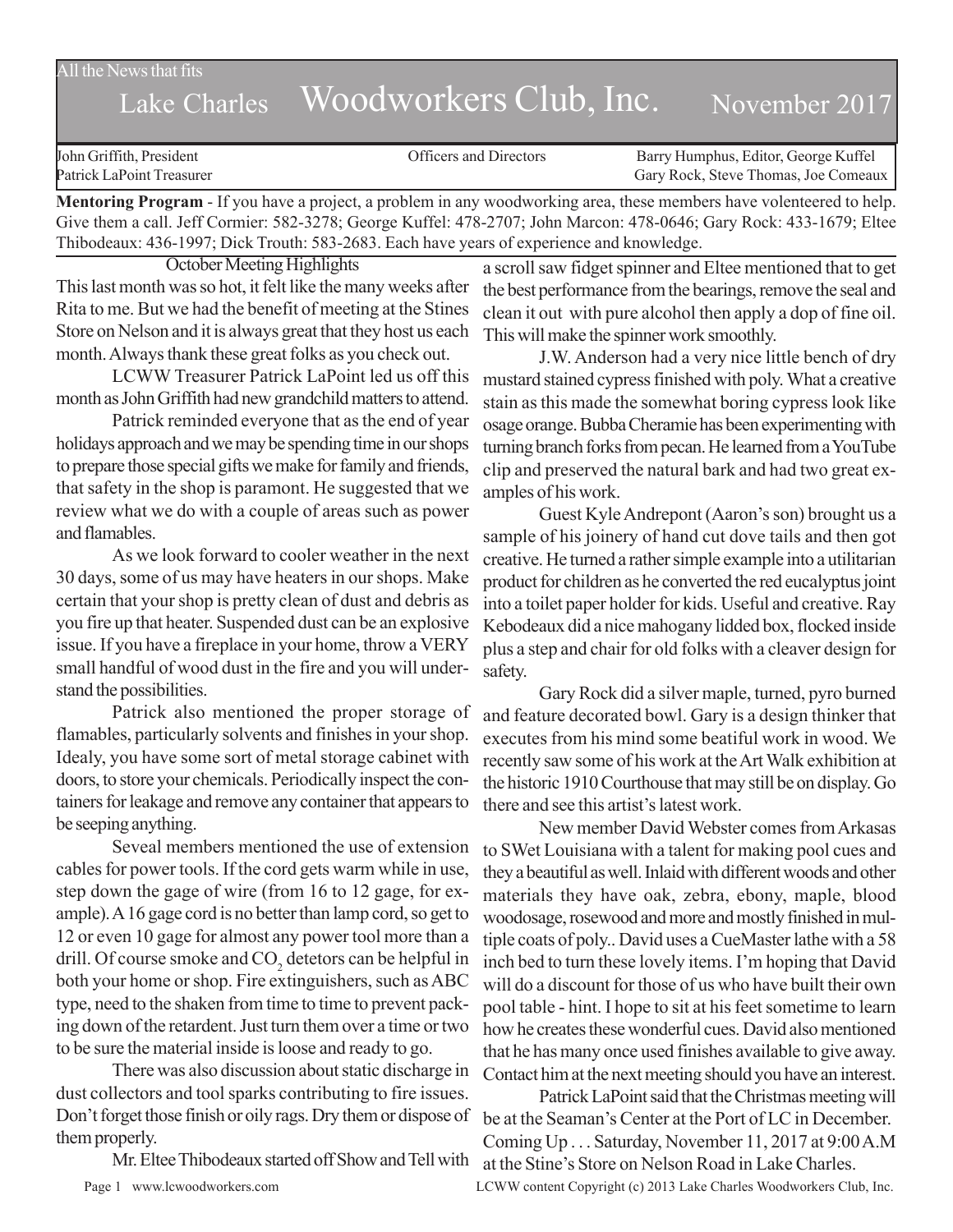Our Mast Head motto is "All the News that Fits" so here are some photos from the October meeting that did not fit on the first page of the Newsletter. Pay close attention to Pie Sonnier's Bi-Plane as the Stearman is most remarkable. The most difficult part of this plane was the prop, Pie said.



Above are Pie Sonnier's Stearman, Eltee Thibodeaux's Spinner, Gary Rock Feather bowl, Steve Thomas Spalted Oak bowl, Bubba Cheramie Fork Bowls, David Webster cues Ray Kebodeaux Chair and a great lidded box as well.

Lithium Ion Barrteries and More At our October meeting there seemed to be some concern about lithium ion batteries that now are the standard battery for many products. They are in our power tools as well as the portable phones we use and there have been some issues regarding their safety.

Indeed there were some issues with aircraft during the past few years with a few planes experiencing failures that started fires particularly in the tail sections of some aircraft. The batteries in question are used to start the auxilary engines. These are used for initial power of electrical systems and as the primary starter systems for the aircraft engines.

The issue has been that the LiIon batteries were dead shorted, got very hot and started a fire in the hole of the aircraft. This can happen in your shop as well. But not often. As a couple of folks mentioned in the October meeting, once your LiOn battery is charged, take it out of the charger. In that way, you likely will not have any issue with a battery of this type. I recently visited George Kuffel's shop that he can no longer use. I found a LiOn battery in a charger that had likely been there for several weeks -- not good. This is easy to forget, so go to your shop and check.

The trouble with these batteries is that if they should get hot enough to start burning, they are very dificult to put out. Lithium burns without oxygen so you cannot just throw water on it. Should it be on fire, get the thing on fire away from other combustables as soon as possible. That is about the only thing you can do safely.

## A Tabe Saw Blade for You

Tablesaws are the center stage in our shops: They're used for ripping and crosscutting hard and soft woods, plywood, tempered hardboard, and the occasional acrylic. You can certainly use the saw to joint an edge or even resaw. With such diverse materials and cuts, selecting the right blade is essential to getting a clean, burn- and tear-out-free edge. Tablesaw blades come in a wide variety of styles and designs, but they generally fall into one of three categories: rip, crosscut, or general-purpose.

Rip blades stay cool and calm. Expansion slots across the surface of a rip blade and deep gullets between the teeth reduce vibration and heat buildup. A typical 10" rip blade has 24–30 teeth, resulting in deep, wide gullets between each tooth that facilitate the removal of large amounts of material without clogging the blade or straining the saw's motor. Most blades also rely on triple-chip grind or flat-top grind teeth that cut efficiently with the grain. If you are sawing thick hard-Continues on Page 3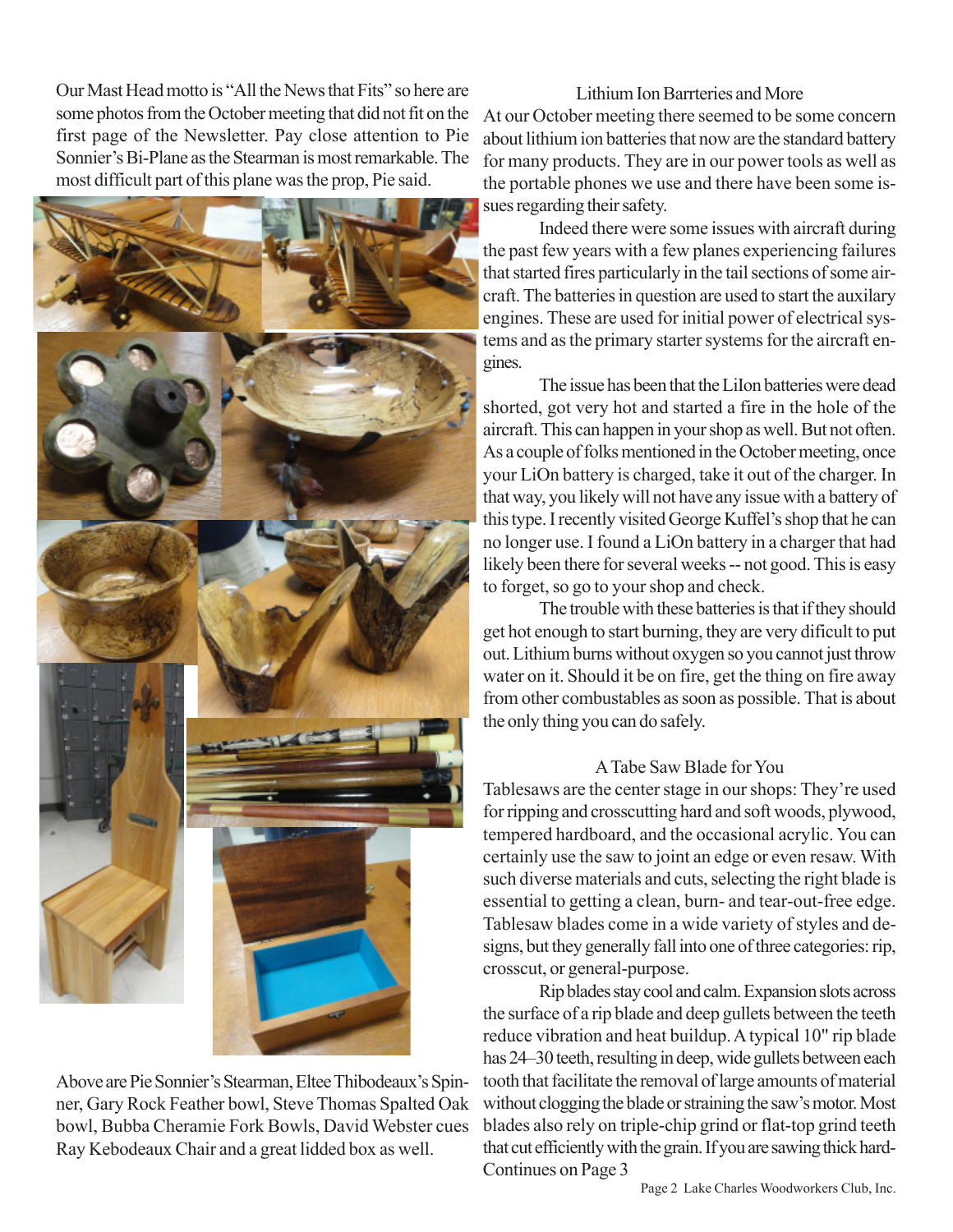wood stock, these may be the best blades you can use. These blades work well when jointing edges or resawing thick stock. There are three general types of blades depending on the tips of the blades: Triple Chip, Flat Top and Alternate Top Bevel. But don't rush when crosscutting. High-tooth-count blades require slower feed rates to allow each tooth to do what it does best: leave perfect, splinter-free edges.

When cutting across the grain, lots of small bites work



better than fewer big ones, so the more teeth the better. Typically, these blades have 60–80 teeth and employ an alternate-top-bevel (ATB) tooth configuration, resulting in an exceptionally smooth finished edge with little if any end-grain tear-out. This is also the blade of choice for clean cuts in plywood.

There is a do-it-all blade. Extra-beefy carbide teeth on combination blades allow them to be sharpened multiple times, thus reducing their cost over their service life. In a perfect world, every shop would have one blade dedicated to ripping and another for crosscutting.

Quality blades can be expensive, so this may not be an option for many woodworkers. (And some of us are too lazy to change blades all the time!) A good compromise is the combination or general-purpose saw blade. With 40–60 teeth, these blades provide very acceptable edges, whether crosscutting or ripping. Teeth generally are an ATB configuration, gullets are deep enough to carry away the larger chips, and expansion slots keep the blade cool during long rip cuts. Although these blades can't match all the performance characteristics of dedicated blades, they're still great alternatives. But my exerience is that you should consider two blades: one for crosscut and one for the rip operations.

Despite the slight trouble of the blade change, the final cut qulaity far outways the touble it may take to change a blade.The better thought here is that you get a break from the focus of the work. Relax and just change the blade.

When selecting a blade, consider the width of the kerf. A standard saw blade removes 1/8 " of material in a

single pass. When cutting dense woods or thick stock, such a blade can cause a saw to labor, especially with a motor smaller than 3 hp. A thin-kerf blade, at just 3/32 "-thick, overcomes this by removing less material per pass, easing the strain on smaller motors. Plus, it conserves stock: That extra 1/32 " may pay off when making multiple cuts in expensive woods such as ebony or cocobolo.

Most blades can be purchased in either standard or thin-kerf configurations. But remember, the thickness of the blade must match the thickness of your saw's riving knife or splitter. Remember that a clean blade is a happy blade. Learn how to remove pitch buildup and gum from your LCWW colleagues. However, take a look at the following.

## Cutter Cleaning

Pitch, tar, and resin build up quickly when cutting wood (especially soft woods, such as pine or cypress and can gum up saw blades until they cut like dull ones, leaving behind burn marks and tearout. A few dollars worth of supplies—an oilchange pan or 5-gallon-bucket lid, a brush, and some blade cleaner — combined with a little elbow grease could save you a trip to the sharpening shop. Just follow a simple process to restore your blades. For safety, work in a well-ventilated area and wear gloves and eye protection.

When soaking multiple blades, slide plastic lids (such as those from yogurt or margarine containers) between the blades to prevent the teeth from chipping. Carbide on carbide is not a good combination.

Steel-bristle brushes cut through grime quickly, but they can also damage or dull your blade's carbide teeth. Scrub with nylon or brass brushes instead. Spray or pour the cleaning solution on your blades. Let the blade sit for 15-20 minutes; then scrub the cutting edges and the gullets between the teeth. While there are many commerical products available, oven cleaner is low cost and works.

Wipe the blade dry with a clean cloth; then apply a rust-blocking sealant, such as Bostik BladeCote (no.124626, woodcraft.com). Of course, you can spray on the universal water displacement product in your shop -- WD-40 -- instead of the Bostik product.They do exactly the same thing and you most always have WD-40 at your disposal..

Pitch, tar, and resin build up quickly when cutting wood (especially soft woods) and can gum up saw blades until they cut like dull ones, leaving behind burn marks and tearout. Clean your saw blades and save that trip to the saw sharpening shop. You will save a few dollars.

Next month we start collecting those annual dues to keep us going. Bring a Twenty to the next meeting and see Patrick LaPoint. Barry Humphus.